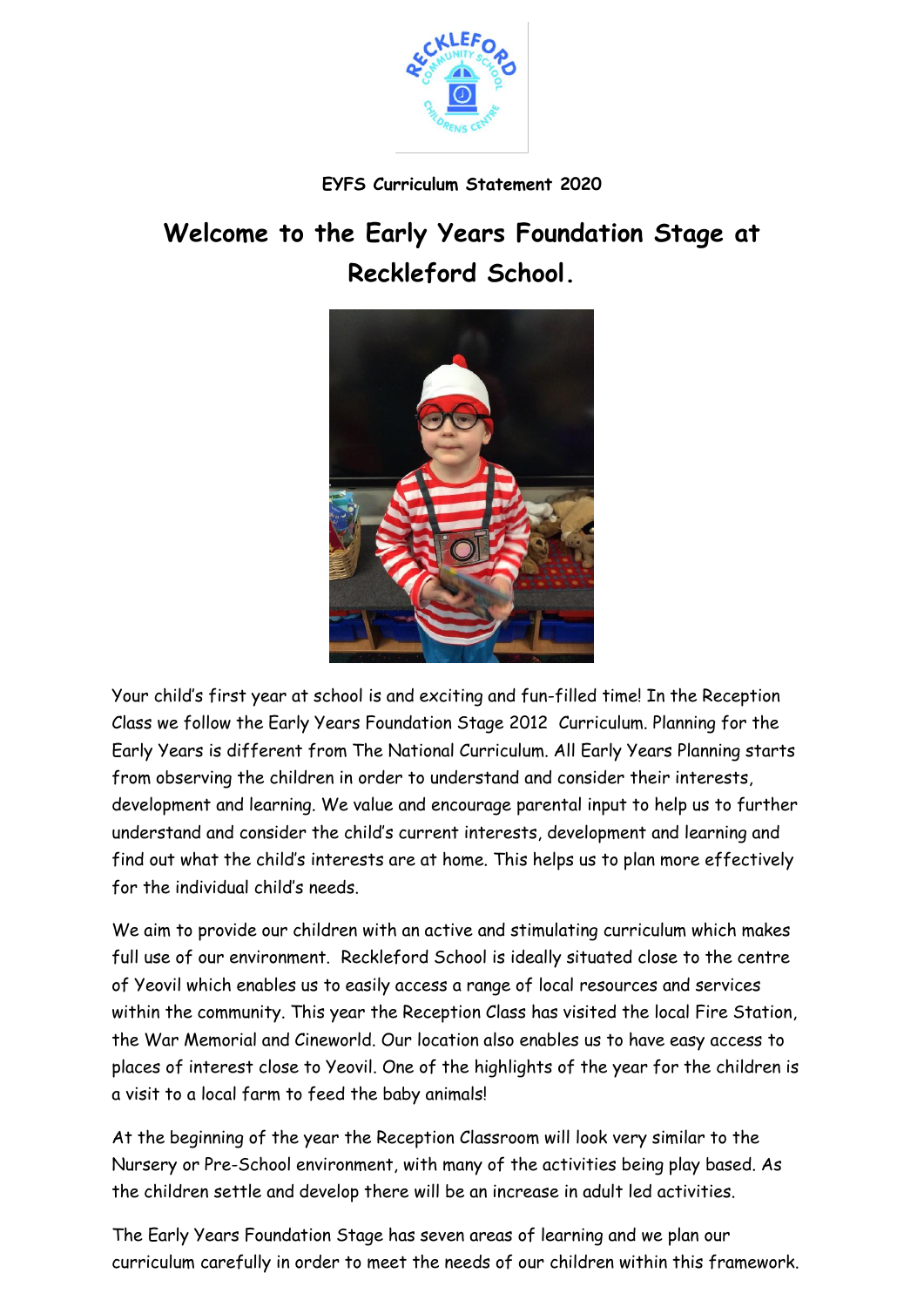# **The Curriculum**

The Early Years Foundation Stage has seven areas of, three Prime Areas and four Specific Areas. We plan our curriculum carefully in order to meet the needs of our children within this framework.

#### **The Prime Areas**

**Personal, Social and Emotional Development** involves helping children to develop a positive sense of themselves and others; to form positive relationships and develop respect for others; to develop social skills and learn how to manage their feelings; to understand appropriate behaviour in groups and have confidence in their own abilities.

**Communication and Language Development** involves giving children opportunities to experience a rich language environment; to develop their confidence in expressing themselves; and to speak and listen in a range of situations.

**Physical Development** involves providing opportunities for young children to be active and interactive; and develop their control, co-ordination and movement. Children must also be helped to understand the importance of physical activity and to make healthy choices in relation to food.

#### **The Specific Areas**

**Literacy Development** involves encouraging children to link letters and sounds and begin to read and write. We follow the 'Read, Write Inc Scheme.' Children are given access to a range of reading materials (books, poems and other written materials) to ignite their interest in books and develop a lifelong love of Reading.

**Mathematical Development** involves providing children with opportunities to develop and improve their skills in counting, understanding and using numbers, calculating simple addition and subtraction problems; and to describe shapes, spaces and measures.

**Understanding the World** involves guiding children to make sense of their physical world and their community through opportunities to explore, observe and find out about people, places, technology and the environment.

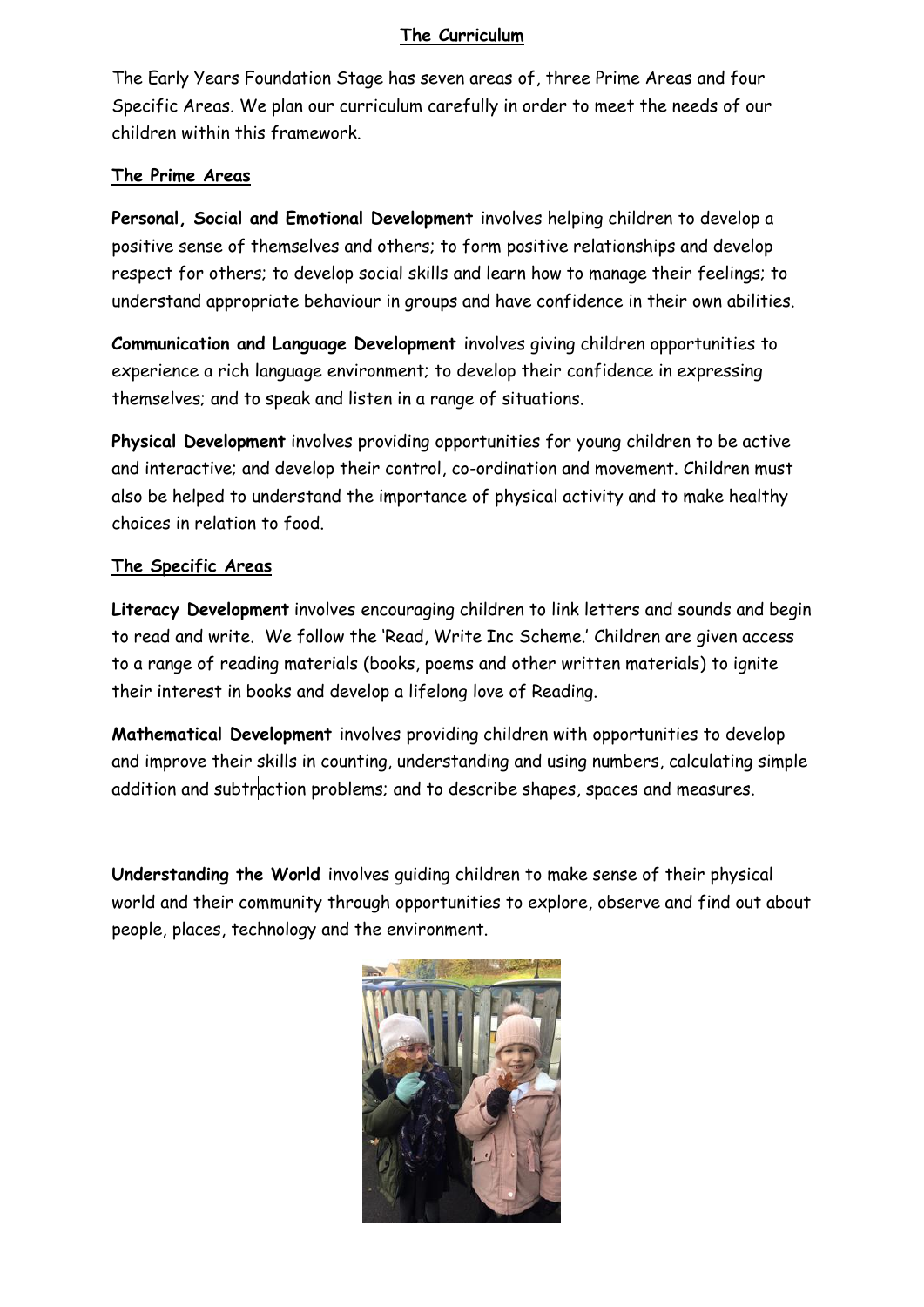**Expressive Arts and Design** involves enabling children to explore and play with a wide range of media and materials, as well as providing opportunities and encouragement for sharing their thoughts, ideas and feelings through a variety of activities in music, art, movement, dance , role play and design and technology.

# **The principles which guide our work are grouped into four themes:**

**A Unique Child**-Every child is a unique child who is constantly learning and who can be resilient, capable, confident and self-assured.

**Positive Relationships**- Children learn to be strong and independent through positive relationships.

**Enabling Environments**- Children learn and develop well in enabling environments, in which their experiences respond to their individual needs and there is a strong partnership between staff and parents and carers.

**Learning and Development**- All children develop and learn in different ways. The Early Years Framework covers the education of all children in the Reception Class, including those with special educational needs and disabilities. Staff teach children by ensuring challenging, playful opportunities across the prime and specific areas of learning and development.

#### **Teaching and Learning**

Teaching takes place through topic and themes in addition to dedicated Literacy and Maths Skills sessions. Some popular themes are Traditional Tales, Ourselves, My Town and Growth.

Children in the Reception Class learn through play and being active and involved in their tasks. There are activities set up to encourage curiosity and their love of learning both inside and outside the classroom. These activities encourage and develop a range of key skills across the curriculum. All children are given the opportunity to work independently and work in adult led activities throughout the week.

We encourage a love of books and stories from the very first day at school.

Reading is key to learning.

We follow the 'Read, Write Inc Scheme' which is a literacy programme teaching letter sounds, reading and writing. It is taught daily using a multisensory, interactive approach and reinforced through learning in Literacy Skills and other sessions throughout the day. There will be information and meetings with the reception teacher to help you support your child with reading at home.

At Reckleford School the children have access to a range of quality fiction and nonfiction books.